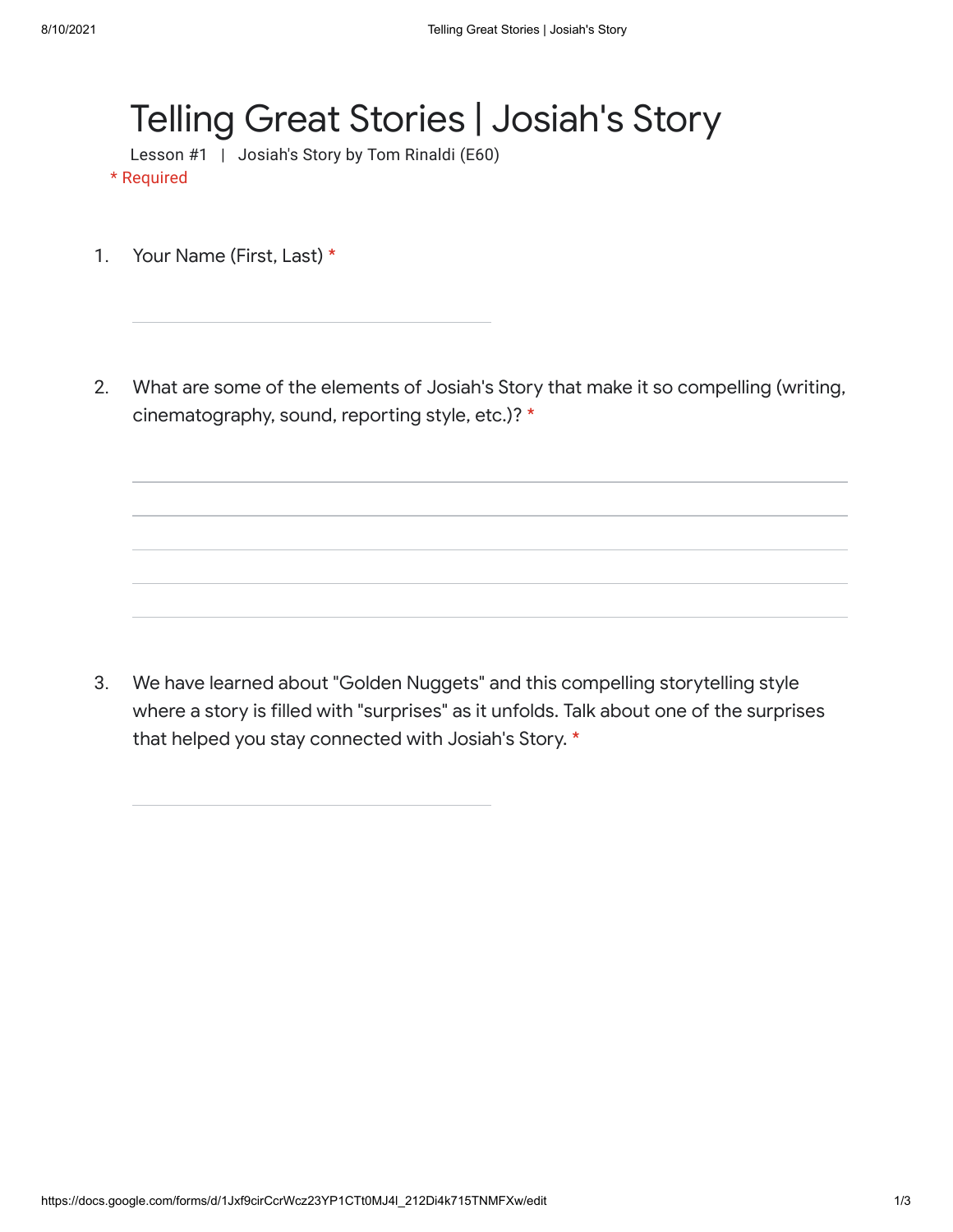4. The best stories incorporate "moments of quiet." The story is allowed to breathe, giving the viewer a moment to think about what is going on. Find one of those moments in Josiah's Story and note the timecode in your answer. Why was it important for the story to breathe at this particular point in the segment? [https://youtu.be/IffZ2UyofZA](https://www.google.com/url?q=https://youtu.be/IffZ2UyofZA&sa=D&source=editors&ust=1628626348232000&usg=AFQjCNFw4qBJJYZ8M4emjWwuJtEJl8pf-Q) \*

5. We need to care about the character in the story- this is where we make a human connection with the subject of the story. Why has this piece been so successful in connecting the audience to Josiah and his struggles and triumphs? \*

6. What do you think about Tom Rinaldi's reporting style (interviewing Josiah at eye level, drawing him out, interviewing family members, etc.?) \*